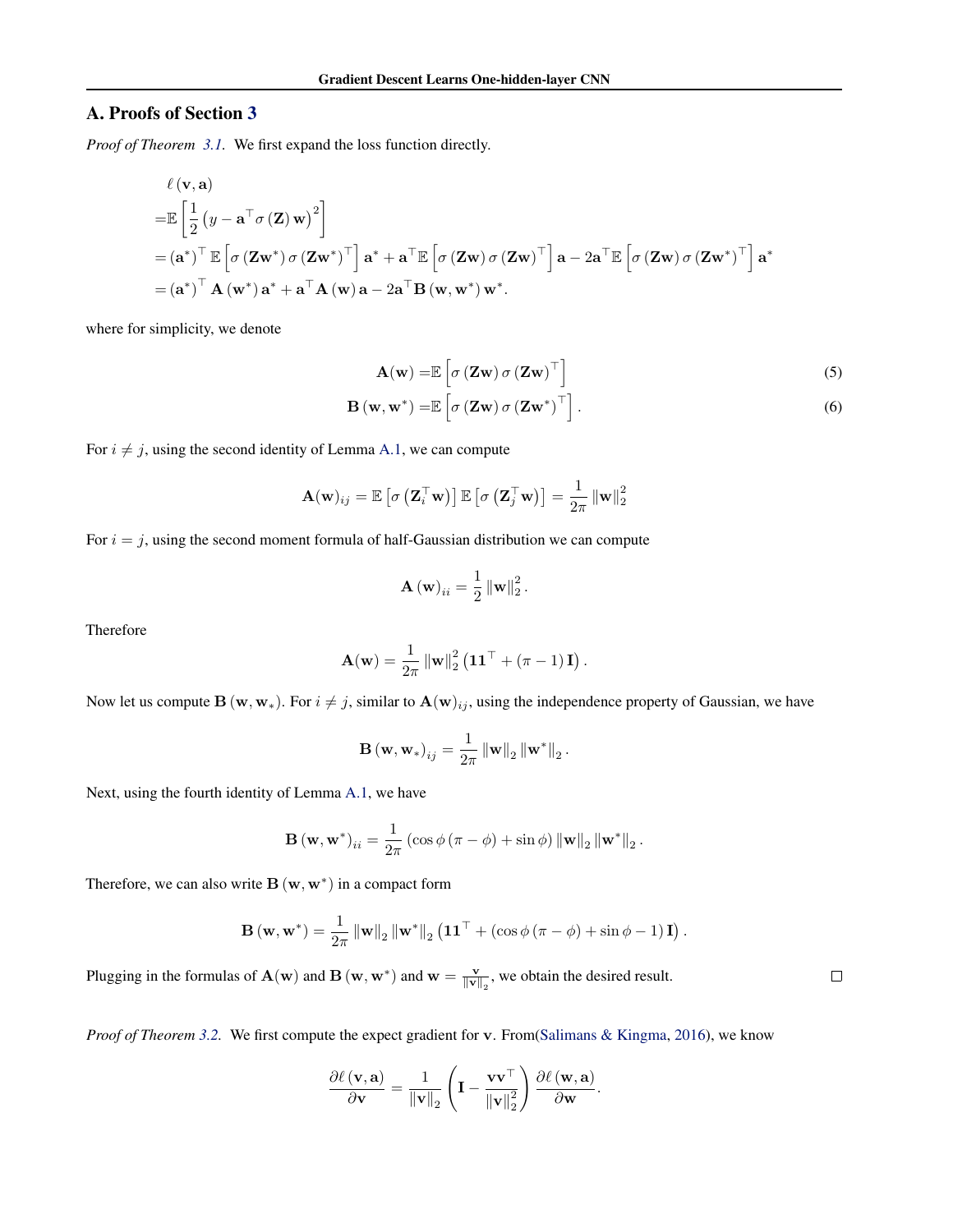Recall the gradient formula,

$$
\frac{\partial \ell(\mathbf{Z}, \mathbf{w}, \mathbf{a})}{\partial \mathbf{w}}
$$
\n
$$
= \left( \sum_{i=1}^{k} a_i^* \sigma(\mathbf{Z}_i \mathbf{w}) - \sum_{i=1}^{k} a_i^* \sigma(\mathbf{Z} \mathbf{w}^*) \right) \left( \sum_{i=1}^{k} a_i \mathbf{Z}_i \mathbb{I} \{ \mathbf{Z}_i^{\top} \mathbf{w} \} \right)
$$
\n
$$
= \left( \sum_{i=1}^{k} a_i^2 \mathbf{Z}_i \mathbf{Z}_i^{\top} \mathbb{I} \{ \mathbf{Z}_i^{\top} \mathbf{w} \ge 0 \} + \sum_{i \neq j} a_i a_j \mathbf{Z}_i \mathbf{Z}_j^{\top} \mathbb{I} \{ \mathbf{Z}_i^{\top} \mathbf{w} \ge 0, \mathbf{Z}_j^{\top} \mathbf{w} \ge 0 \} \right) \mathbf{w}
$$
\n(7)\n
$$
\left( \sum_{i=1}^{k} \mathbf{Z}_i \mathbf{Z}_i^{\top} \mathbf{Z}_i^{\top} \mathbf{Z}_i^{\top} \mathbf{z} - \mathbf{Q} \mathbf{Z}_i^{\top} \mathbf{z} + \mathbf{Q} \mathbf{Q} \mathbf{Z}_i^{\top} \mathbf{z} + \mathbf{Q} \mathbf{Q} \mathbf{Z}_i^{\top} \mathbf{z} + \mathbf{Q} \mathbf{Q} \mathbf{Z}_i^{\top} \mathbf{z} + \mathbf{Q} \mathbf{Q} \mathbf{Z}_i^{\top} \mathbf{z} + \mathbf{Q} \mathbf{Q} \mathbf{Z}_i^{\top} \mathbf{z} + \mathbf{Q} \mathbf{Q} \mathbf{Z}_i^{\top} \mathbf{z} + \mathbf{Q} \mathbf{Q} \mathbf{Z}_i^{\top} \mathbf{z} + \mathbf{Q} \mathbf{Q} \mathbf{Z}_i^{\top} \mathbf{z} + \mathbf{Q} \mathbf{Q} \mathbf{Z}_i^{\top} \mathbf{z} + \mathbf{Q} \mathbf{Q} \mathbf{Z}_i^{\top} \mathbf{z} + \mathbf{Q} \mathbf{Q} \mathbf{Z}_i^{\top} \mathbf{z} + \mathbf
$$

$$
-\left(\sum_{i=1}^{k} a_i a_i^* \mathbf{Z}_i \mathbf{Z}_i^\top \mathbb{I} \left\{ \mathbf{Z}_i^\top \mathbf{w} \ge 0, \mathbf{Z}_i^\top \mathbf{w}^* \ge 0 \right\} + \sum_{i \ne j} a_i a_j^* \mathbf{Z}_i \mathbf{Z}_j^* \mathbb{I} \left\{ \mathbf{Z}_i^\top \mathbf{w} \ge 0, \mathbf{Z}_j^\top \mathbf{w}^* \ge 0 \right\} \right) \mathbf{w}^*.
$$
 (8)

Now we calculate expectation of Equation (7) and (8) separately. For (7), by first two formulas of Lemma A.1, we have

$$
\left(\sum_{i=1}^k a_i^2 \mathbf{Z}_i \mathbf{Z}_i^\top \mathbb{I} \left\{\mathbf{Z}_i^\top \mathbf{w} \ge 0\right\} + \sum_{i \ne j} a_i a_j \mathbf{Z}_i \mathbf{Z}_j^\top \mathbb{I} \left\{\mathbf{Z}_i^\top \mathbf{w} \ge 0, \mathbf{Z}_j^\top \mathbf{w} \ge 0\right\}\right) \mathbf{w}
$$
  
= 
$$
\sum_{i=1}^k a_i^2 \cdot \frac{\mathbf{w}}{2} + \sum_{i \ne j} a_i a_j \frac{\mathbf{w}}{2\pi}.
$$

For (8), we use the second and third formula in Lemma A.1 to obtain

$$
\left(\sum_{i=1}^{k} a_i a_i^* \mathbf{Z}_i \mathbf{Z}_i^\top \mathbb{I} \left\{ \mathbf{Z}_i^\top \mathbf{w} \ge 0, \mathbf{Z}_i^\top \mathbf{w}^* \ge 0 \right\} + \sum_{i \ne j} a_i a_j^* \mathbf{Z}_i \mathbf{Z}_j^* \mathbb{I} \left\{ \mathbf{Z}_i^\top \mathbf{w} \ge 0, \mathbf{Z}_j^\top \mathbf{w}^* \ge 0 \right\} \right) \mathbf{w}^*
$$
  
= $\mathbf{a}^\top \mathbf{a}^* \left( \frac{1}{\pi} (\pi - \phi) \mathbf{w}^* + \frac{1}{\pi} \sin \phi \frac{\|\mathbf{w}^*\|_2}{\|\mathbf{w}\|_2} \mathbf{w} \right) + \sum_{i \ne j} a_i a_j^* \frac{1}{2\pi} \frac{\|\mathbf{w}^*\|_2}{\|\mathbf{w}\|_2} \mathbf{w}.$ 

In summary, aggregating them together we have

$$
\begin{split} &\mathbb{E}_{\mathbf{Z}}\left[\frac{\partial \ell\left(\mathbf{Z}, \mathbf{w}, \mathbf{a}\right)}{\partial \mathbf{w}}\right] \\ =&\frac{1}{2\pi} \mathbf{a}^\top \mathbf{a}^*\left(\pi-\phi\right) \mathbf{w}^* + \left(\frac{\left\|\mathbf{a}\right\|_2^2}{2} + \frac{\sum_{i\neq j} a_i a_j}{2\pi} + \frac{\mathbf{a}^\top \mathbf{a}^* \sin \phi}{2\pi} \frac{\left\|\mathbf{w}^*\right\|_2}{\left\|\mathbf{w}\right\|_2} + \frac{\sum_{i\neq j} a_j a_j^*}{2\pi} \frac{\left\|\mathbf{w}_*\right\|_2}{\left\|\mathbf{w}\right\|_2}\right) \mathbf{w}. \end{split}
$$

As a sanity check, this formula matches Equation (16) of (Brutzkus & Globerson, 2017) when  $a = a^* = 1$ . Next, we calculate the expected gradient of a. Recall the gradient formula of a

$$
\frac{\partial \ell(\mathbf{Z}, \mathbf{w}, \mathbf{a})}{\mathbf{a}} = (\mathbf{a}^\top \sigma(\mathbf{Z}\mathbf{w}) - (\mathbf{a}^*)^\top \sigma(\mathbf{Z}\mathbf{w}^*)) \sigma(\mathbf{Z}\mathbf{w}) \n= \sigma(\mathbf{Z}\mathbf{w}) \sigma(\mathbf{Z}\mathbf{w})^\top \mathbf{a} - \sigma(\mathbf{Z}\mathbf{w}) \sigma(\mathbf{Z}\mathbf{w}^*)^\top \mathbf{a}^*
$$

Taking expectation we have

$$
\frac{\partial \ell\left(\mathbf{w}, \mathbf{a}\right)}{\partial \mathbf{a}} = \mathbf{A}\left(\mathbf{w}\right) \mathbf{a} - \mathbf{B}\left(\mathbf{w}, \mathbf{w}^*\right) \mathbf{a}^*
$$

where  $A(w)$  and  $B(w, w^*)$  are defined in Equation (5) and (6). Plugging in the formulas for  $A(w)$  and  $B(w, w^*)$ derived in the proof of Theorem 3.1 we obtained the desired result.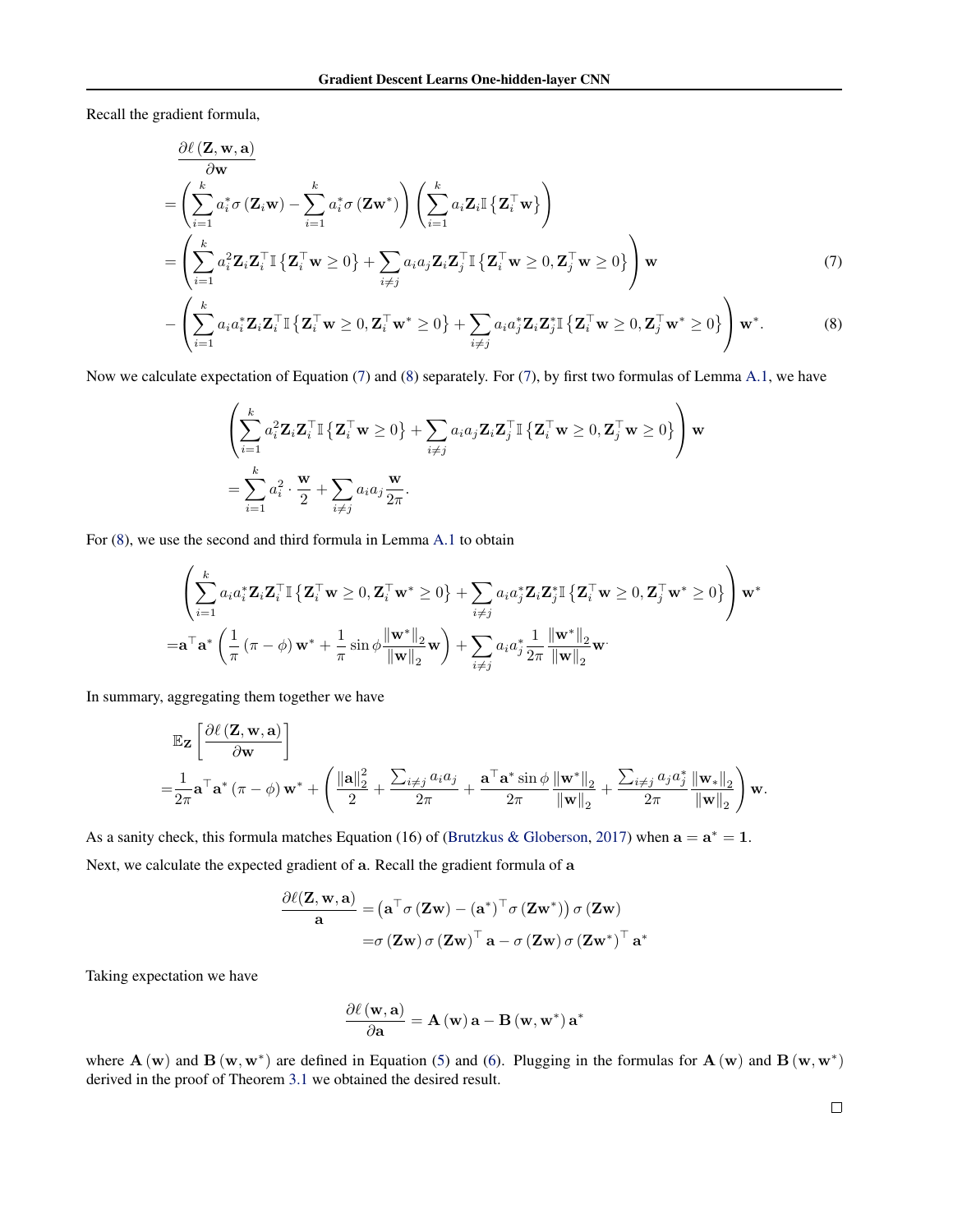**Lemma A.1** (Useful Identities). *Given* w,  $w^*$  *with angle*  $\phi$  *and* **Z** *is a Gaussian random vector, then* 

$$
\mathbb{E}\left[\mathbf{z}\mathbf{z}^{\top}\mathbb{I}\left\{\mathbf{z}^{\top}\mathbf{w}\geq 0\right\}\right]\mathbf{w}=\frac{1}{2}\mathbf{w}
$$
\n
$$
\mathbb{E}\left[\mathbf{z}\mathbb{I}\left\{\mathbf{z}^{\top}\mathbf{w}\geq 0\right\}\right]=\frac{1}{\sqrt{2\pi}}\frac{\mathbf{w}}{\|\mathbf{w}\|_{2}}
$$
\n
$$
\mathbb{E}\left[\mathbf{z}\mathbf{z}^{\top}\mathbb{I}\left\{\mathbf{z}^{\top}\mathbf{w}\geq 0, \mathbf{z}^{\top}\mathbf{w}_{*}\geq 0\right\}\right]\mathbf{w}_{*}=\frac{1}{2\pi}\left(\pi-\phi\right)\mathbf{w}^{*}+\frac{1}{2\pi}\sin\phi\frac{\|\mathbf{w}^{*}\|_{2}}{\|\mathbf{w}\|_{2}}\mathbf{w}
$$
\n
$$
\mathbb{E}\left[\sigma\left(\mathbf{z}^{\top}\mathbf{w}\right)\sigma\left(\mathbf{z}^{\top}\mathbf{w}_{*}\right)\right]=\frac{1}{2\pi}\left(\cos\phi\left(\pi-\phi\right)+\sin\phi\right)\|\mathbf{w}\|_{2}\left\|\mathbf{w}^{*}\right\|_{2}
$$

*Proof.* Consider an orthonormal basis of  $\mathbb{R}^{d \times d}$ :  $\{e_i e_j^{\top}\}\$  with  $e_1 \parallel w$ . Then for  $i \neq j$ , we know

 $\left\langle \mathbf{e}_i \mathbf{e}_j, \mathbb{E}\left[\mathbf{z}\mathbf{z}^\top \mathbb{I}\left\{ \mathbf{z}^\top \mathbf{w} \geq 0 \right\} \right] \right\rangle = 0$ 

by the independence properties of Gaussian random vector. For  $i = j = 1$ ,

$$
\langle \mathbf{e}_i\mathbf{e}_j^\top,\mathbb{E}\left[\mathbf{z}\mathbf{z}^\top\mathbb{I}\left\{\mathbf{z}^\top\mathbf{w}\geq 0\right\}\right]\rangle=\mathbb{E}\left[\left(\mathbf{z}^\top\mathbf{w}\right)^2\mathbb{I}\left\{\mathbf{z}^\top\mathbf{w}\geq 0\right\}\right]=\frac{1}{2}
$$

where the last step is by the property of half-Gaussian. For  $i = j \neq j$ ,  $\langle e_i e_j^\top, \mathbb{E} [ \mathbf{z} \mathbf{z}^\top \mathbb{I} \{ \mathbf{z}^\top \mathbf{w} \ge 0 \} ] \rangle = 1$  by standard Gaussian second moment formula. Therefore,  $\mathbb{E} \left[ \mathbf{z} \mathbf{z}^\top \mathbf{w} \ge 0 \right] \right] \mathbf{w} = \frac{1}{2} \mathbf{w}$ .  $\mathbb{E} \left[ \mathbf{z} \mathbb{I} \{ \mathbf{z}^\top \mathbf{w} \ge 0 \} \right] = \frac{1}{\sqrt{2\pi}} \mathbf{w}$  can be proved by mean formula of half-normal distribution. To prove the third identity, consider an orthonormal basis of  $\mathbb{R}^{d \times d}$ :  $\{e_i e_j^{\top}\}\$  with  $e_1 \parallel w_*$  and w lies in the plane spanned by  $e_1$  and  $e_2$ . Using the polar representation of 2D Gaussian random variables (*r* is the radius and  $\theta$  is the angle with  $dP_r = r \exp(-r^2/2)$  and  $dP_\theta = \frac{1}{2\pi}$ ):

$$
\langle \mathbf{e}_1 \mathbf{e}_1^\top, \mathbb{E} \left[ \mathbf{z} \mathbf{z}^\top \mathbb{I} \{ \mathbf{z}^\top \mathbf{w} \ge 0, \mathbf{z}^\top \mathbf{w}_* \ge 0 \} \right] \rangle = \frac{1}{2\pi} \int_0^\infty r^3 \exp(-r^2/2) \, dr \cdot \int_{-\pi/2 + \phi}^{\pi/2} \cos^2 \theta \, d\theta
$$
\n
$$
= \frac{1}{2\pi} \left( \pi - \phi + \sin \phi \cos \phi \right),
$$
\n
$$
\langle \mathbf{e}_1 \mathbf{e}_2^\top, \mathbb{E} \left[ \mathbf{z} \mathbf{z}^\top \mathbb{I} \{ \mathbf{z}^\top \mathbf{w} \ge 0, \mathbf{z}^\top \mathbf{w}_* \ge 0 \} \right] \rangle = \frac{1}{2\pi} \int_0^\infty r^3 \exp(-r^2/2) \, dr \cdot \int_{-\pi/2 + \phi}^{\pi/2} \sin \theta \cos \theta \, d\theta
$$
\n
$$
= \frac{1}{2\pi} \left( \sin^2 \phi \right),
$$
\n
$$
\langle \mathbf{e}_2 \mathbf{e}_2^\top, \mathbb{E} \left[ \mathbf{z} \mathbf{z}^\top \mathbb{I} \{ \mathbf{z}^\top \mathbf{w} \ge 0, \mathbf{z}^\top \mathbf{w}_* \ge 0 \} \right] \rangle = \frac{1}{2\pi} \int_0^\infty r^3 \exp(-r^2/2) \, dr \cdot \int_{-\pi/2 + \phi}^{\pi/2} \sin^2 \theta \, d\theta
$$
\n
$$
= \frac{1}{2\pi} \left( \pi - \phi - \sin \phi \cos \phi \right).
$$

Also note that  $\mathbf{e}_2 = \frac{\bar{\mathbf{w}} - \cos \phi \mathbf{e}_1}{\sin \phi}$ . Therefore

$$
\mathbb{E}\left[\mathbf{z}\mathbf{z}^{\top}\mathbb{I}\left\{\mathbf{z}^{\top}\mathbf{w}\geq 0,\mathbf{z}^{\top}\mathbf{w}_{*}\geq 0\right\}\right]\mathbf{w}_{*}=\frac{1}{2\pi}\left(\pi-\phi+\sin\phi\cos\phi\right)\mathbf{w}^{*}+\frac{1}{2\pi}\sin^{2}\phi\cdot\frac{\bar{\mathbf{w}}-\cos\phi\mathbf{e}_{1}}{\sin\phi}\left\|\mathbf{w}^{*}\right\|_{2}
$$

$$
=\frac{1}{2\pi}\left(\pi-\phi\right)\mathbf{w}^{*}+\frac{1}{2\pi}\sin\phi\frac{\left\|\mathbf{w}^{*}\right\|_{2}}{\left\|\mathbf{w}\right\|_{2}}\mathbf{w}.
$$

For the fourth identity, focusing on the plane spanned by  $w$  and  $w$ , using the polar decomposition, we have

$$
\mathbb{E}\left[\sigma\left(\mathbf{z}^{\top}\mathbf{w}\right)\sigma\left(\mathbf{z}^{\top}\mathbf{w}_{*}\right)\right] = \frac{1}{2\pi} \int_{0}^{\infty} r^{3} \exp\left(-r^{2}/2\right) dr \cdot \int_{-\pi/2+\phi}^{\pi/2} (\cos\theta\cos\phi + \sin\theta\sin\phi)\cos\theta d\theta \left\|\mathbf{w}\right\|_{2} \left\|\mathbf{w}^{*}\right\|_{2}
$$

$$
= \frac{1}{2\pi} \left(\cos\phi\left(\pi-\phi+\sin\phi\cos\phi\right)+\sin^{3}\phi\right) \left\|\mathbf{w}\right\|_{2} \left\|\mathbf{w}^{*}\right\|_{2}.
$$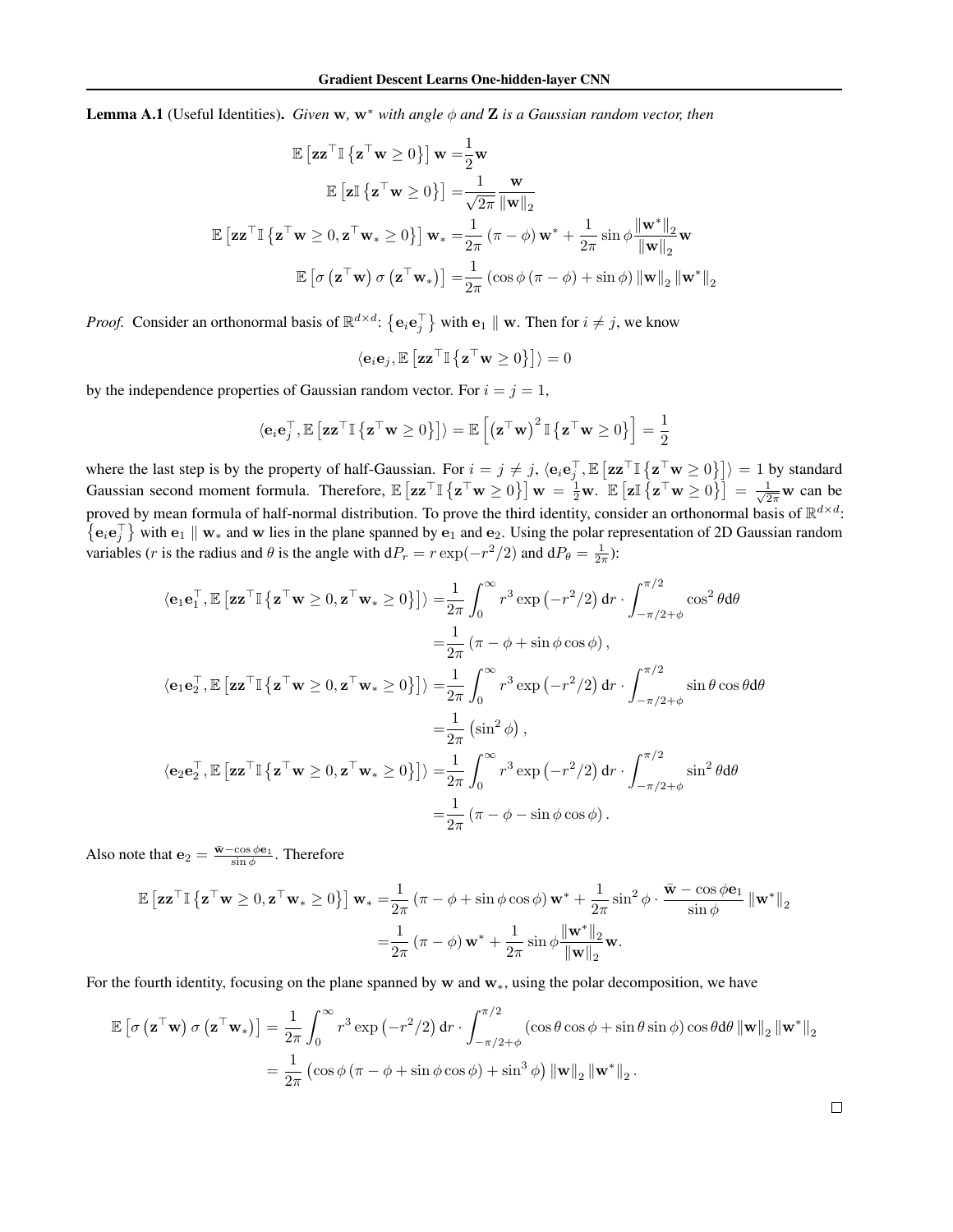### B. Proofs of Qualitative Convergence Results

*Proof of Lemma* 5.1. When Algorithm 1 converges, since  $\mathbf{a}^\top \mathbf{a}^* \neq 0$  and  $\|\mathbf{v}\|_2 < \infty$ , using the gradient formula in Theorem 3.2, we know that either  $\pi - \phi = 0$  or  $\left(\mathbf{I} - \frac{\mathbf{v}\mathbf{v}^\top}{\|\mathbf{v}\|_2^2}\right)$  $w^* = 0$ . For the second case, since  $I - \frac{vv^{\top}}{\|v\|_2^2}$  is a projection matrix on the complement space of  $\mathbf{v}$ ,  $\left(\mathbf{I} - \frac{\mathbf{v}\mathbf{v}^\top}{\|\mathbf{v}\|_2^2}\right)$  $\hat{\mathbf{y}}$  w<sup>\*</sup> = 0 is equivalent to  $\theta(\mathbf{v}, \mathbf{w}^*) = 0$ . Once the angle between v and  $w^*$  is fixed, using the gradient formula for a we have the desired formulas for saddle points.

*Proof of Lemma* 5.2. By the gradient formula of **w**, if  $\mathbf{a}^\top \mathbf{a}^* > 0$ , the gradient is of the form  $c \left( \mathbf{I} - \frac{\mathbf{v} \mathbf{v}^\top}{\|\mathbf{v}\|_2^2} \right)$  $\mathbf{w}^*$  where  $c > 0$ . Thus because  $I - \frac{vv^{\top}}{\|v\|_2^2}$  is the projection matrix onto the complement space of **v**, the gradient update always makes the angle smaller.  $\Box$ 

### C. Proofs of Quantitative Convergence Results

#### C.1. Useful Technical Lemmas

We first prove the lemma about the convergence of  $\phi^t$ .

*Proof of Lemma* 5.5. We consider the dynamics of  $\sin^2 \phi^t$ .

$$
\begin{split} &\sin^2\phi^{t+1}\\ =&1-\frac{\left((\mathbf{v}^{t+1})^\top\mathbf{w}^*\right)^2}{\|\mathbf{v}^{t+1}\|_2^2\|\mathbf{w}^*\|_2^2}\\ =&1-\frac{\left((\mathbf{v}^{t}-\eta\frac{\partial \ell}{\partial \mathbf{v}^t})^\top\mathbf{w}^*\right)^2}{\left(\|\mathbf{v}^{t}\|_2^2+\eta^2\left(\frac{\partial \ell}{\partial \mathbf{v}^t})^2\right)\|\mathbf{w}^*\|_2^2}\\ =&1-\frac{\left((\mathbf{v}^{t})^\top\mathbf{v}+\eta\frac{(\mathbf{a}^t)^\top\mathbf{a}^*(\pi-\phi^t)}{2\pi\|\mathbf{v}\|_2}\right)\cdot\sin^2\phi^t\|\mathbf{w}\|_2^2\right)^2}{\|\mathbf{v}^t\|_2^2\|\mathbf{w}^*\|_2^2+\eta^2\left(\frac{(\mathbf{a}^{t})^\top\mathbf{a}^*(\pi-\phi^t)}{2\pi}\right)^2\frac{\sin^2\phi^t\|\mathbf{w}^*\|_2^4}{\|\mathbf{v}^t\|_2^2}\\ \leq&1-\frac{\|\mathbf{v}^t\|_2^2\|\mathbf{w}^*\|_2^2\cos^2\phi^t+2\eta\|\mathbf{w}^*\|_2^2\cdot\frac{(\mathbf{a}^t)^\top\mathbf{a}(\pi-\phi)}{2\pi}\cdot\sin^2\phi^t\cos\phi^t}{\|\mathbf{v}^t\|_2^2}\\ =&\frac{\sin^2\phi^t-2\eta\frac{\|\mathbf{w}^*\|_2}{\|\mathbf{v}^t\|_2^2}\cdot\frac{(\mathbf{a}^t)^\top\mathbf{a}(\pi-\phi)}{2\pi}\cdot\sin^2\phi^t\cos\phi^t+\eta^2\left(\frac{(\mathbf{a}^t)^\top\mathbf{a}^*(\pi-\phi)}{2\pi}\right)^2\sin^2\phi^t\left(\frac{\|\mathbf{w}^*\|_2}{2\pi}\right)^2}{\|\mathbf{v}^t\|_2^2}\\ =&\frac{\sin^2\phi^t-2\eta\frac{\|\mathbf{w}^*\|_2}{\|\mathbf{v}^t\|_2^2}\cdot\frac{
$$

where in the first inequality we dropped term proportional to  $O(\eta^4)$  because it is negative, in the last equality, we divided numerator and denominator by  $\|\mathbf{v}^t\|_2^2 \|\mathbf{w}^*\|_2^2$  and the last inequality we dropped the denominator because it is bigger than 1. Therefore, recall  $\lambda^t = \frac{\|\mathbf{w}^*\|_2 \left(\left(\mathbf{a}^t\right)^\top \mathbf{a}^*\right) \left(\pi - \phi^t\right)}{2\pi \|\mathbf{w}^t\|^2}$  $\frac{(-\mathbf{r})}{2\pi \|\mathbf{v}^t\|_2^2}$  and we have

$$
\sin^2 \phi^{t+1} \le \left(1 - 2\eta \cos \phi^t \lambda^t + \eta^2 \left(\lambda^t\right)^2\right) \sin^2 \phi^t. \tag{9}
$$

To this end, we need to make sure  $\eta \leq \frac{\cos \phi^t}{\lambda^t}$ . Note that since  $\|\mathbf{v}^t\|_2^2$  is monotonically increasing, it is lower bounded by 1. Next notice  $\phi^t \le \pi/2$ . Finally, from Lemma C.2, we know  $(\mathbf{a}^t)^\top \mathbf{a}^* \le (\|\mathbf{a}^*\|_2^2 + (\mathbf{1}^\top \mathbf{a}^*)^2) \|\mathbf{w}\|_2^2$ . Combining these, we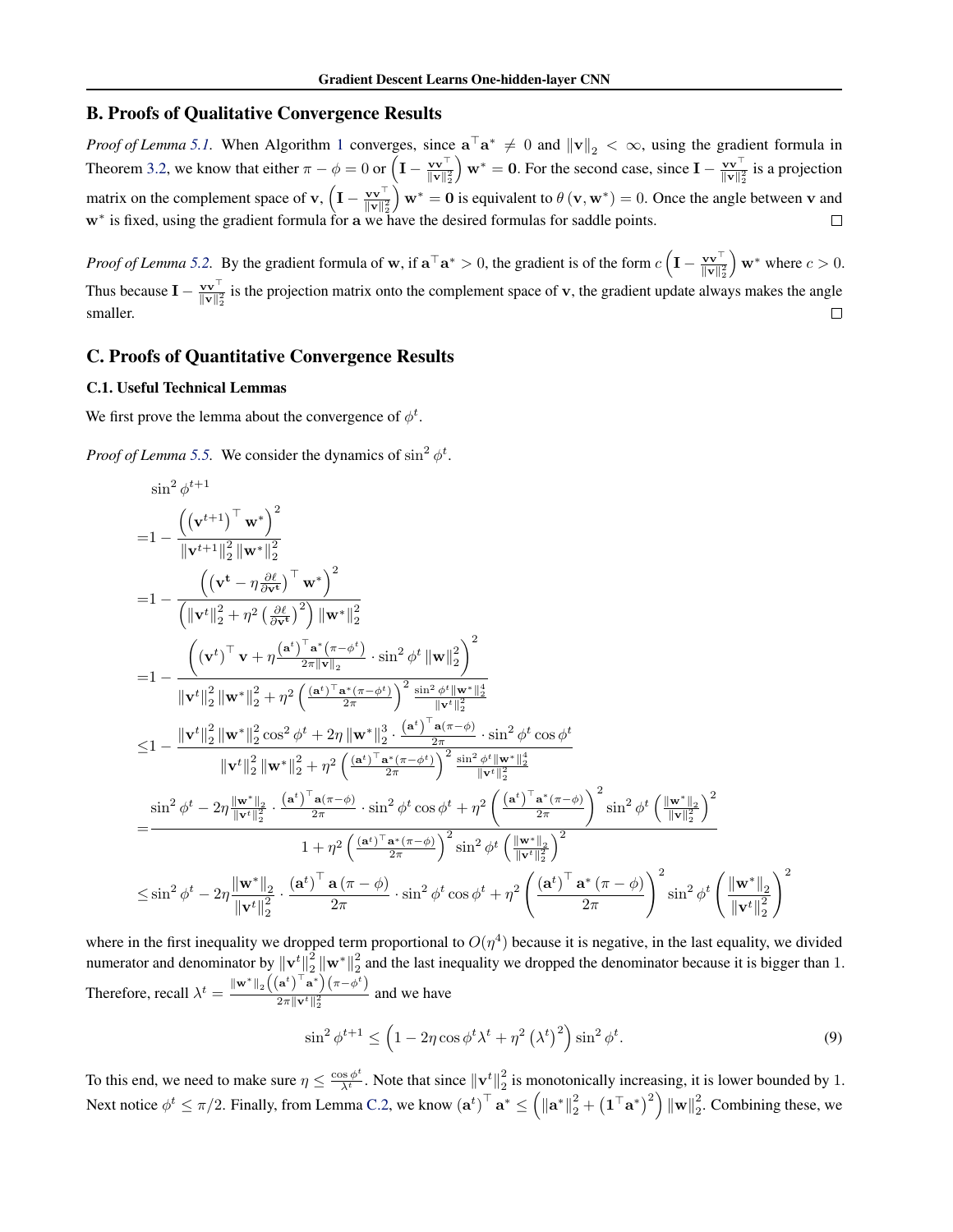have an upper bound

$$
\lambda^t \leq \frac{\left(\left\Vert \mathbf{a}^* \right\Vert_2^2 + \left(\mathbf{1}^\top \mathbf{a}^*\right)^2\right) \left\Vert \mathbf{w}^* \right\Vert_2^2}{4}.
$$

Plugging this back to Equation (9) and use our assumption on  $\eta$ , we have

$$
\sin^2 \phi^{t+1} \le (1 - \eta \cos \phi^t \lambda^t) \sin^2 \phi^t.
$$

**Lemma C.1.**  $(\mathbf{a}^{t+1})^{\top} \mathbf{a}^* \ge \min \left\{ (\mathbf{a}^t)^{\top} \mathbf{a}^* + \eta \left( \frac{g(\phi^t) - 1}{\pi - 1} \left\| \mathbf{a}^* \right\|_2^2 - (\mathbf{a}^t)^{\top} \mathbf{a}^* \right), \frac{g(\phi^t) - 1}{\pi - 1} \left\| \mathbf{a}^* \right\|_2^2 \right\}$ 

*Proof.* Recall the dynamics of  $(\mathbf{a}^t)^\top \mathbf{a}^*$ .

$$
\begin{aligned}\n\left(\mathbf{a}^{t+1}\right)^{\top} \mathbf{a}^* &= \left(1 - \frac{\eta\left(\pi - 1\right)}{2\pi}\right) \left(\mathbf{a}^t\right)^{\top} \mathbf{a}^* + \frac{\eta\left(g(\phi^t) - 1\right)}{2\pi} \left\|\mathbf{a}^*\right\|_2^2 + \frac{\eta}{2\pi} \left(\left(\mathbf{1}^{\top} \mathbf{a}^*\right)^2 - \left(\mathbf{1}^{\top} \mathbf{a}^*\right)\left(\mathbf{1}^{\top} \mathbf{a}^*\right)\right) \\
&\geq \left(1 - \frac{\eta\left(\pi - 1\right)}{2\pi}\right) \left(\mathbf{a}^t\right)^{\top} \mathbf{a}^* + \frac{\eta\left(g(\phi^t) - 1\right)}{2\pi} \left\|\mathbf{a}^*\right\|_2^2\n\end{aligned}
$$

where the inequality is due to Lemma 5.4. If  $(\mathbf{a}^t)^\top \mathbf{a}^* \ge \frac{g(\phi^t) - 1}{\pi - 1} \|\mathbf{a}^*\|_2^2$ ,

$$
\begin{aligned} \left(\mathbf{a}^{t+1}\right)^{\top} \mathbf{a}^* &\geq \left(1 - \frac{\eta\left(\pi - 1\right)}{2\pi}\right) \frac{g(\pi^t) - 1}{\pi - 1} \left\|\mathbf{a}^*\right\|_2^2 + \frac{\eta\left(g(\phi^t)\right)}{\pi - 1} \left\|\mathbf{a}^*\right\|_2^2 \\ &= \frac{g(\phi^t) - 1}{\pi - 1} \left\|\mathbf{a}^*\right\|_2^2. \end{aligned}
$$

If  $(\mathbf{a}^t)$ <sup>T</sup>  $\mathbf{a}^* \le \frac{g(\phi^t)-1}{\pi-1} ||\mathbf{a}^*||_2^2$ , simple algebra shows  $(\mathbf{a}^{t+1})$ <sup>T</sup>  $\mathbf{a}^*$  increases by at least

$$
\eta\left(\frac{g(\phi^t)-1}{\pi-1}\left\|\mathbf{a}^*\right\|_2^2-\left(\mathbf{a}^t\right)^\top\mathbf{a}^*\right)
$$

*.*

A simple corollary is  $\mathbf{a}^\top \mathbf{a}^*$  is uniformly lower bounded.

**Corollary C.1.** For all  $t = 1, 2, ..., (\mathbf{a}^t)^{\top} \mathbf{a}^* \ge \min\left\{ (\mathbf{a}^0)^{\top} \mathbf{a}^*, \frac{g(\phi^0)-1}{\pi-1} \|\mathbf{a}^*\|_2^2 \right\}$ .

This lemma also gives an upper bound of number of iterations to make  $\mathbf{a}^\top \mathbf{a}^* = \Theta\left(\|\mathbf{a}^*\|_2^2\right)$ . **Corollary C.2.** If  $g(\phi) - 1 = \Omega(1)$ , then after  $\frac{1}{\eta}$  iterations,  $\mathbf{a}^{\top} \mathbf{a}^* = \Theta\left(\|\mathbf{a}^*\|_2^2\right)$ .

*Proof.* Note if  $g(\phi) - 1 = \Omega(1)$  and  $\mathbf{a}^\top \mathbf{a}^* \leq \frac{1}{2} \cdot \frac{g(\phi)}{\pi - 1} \|\mathbf{a}^*\|_2^2$ , each iteration  $\mathbf{a}^\top \mathbf{a}^*$  increases by  $\eta \frac{g(\phi)}{\pi - 1} \|\mathbf{a}^*\|_2^2$ .

We also need an upper bound of  $(**a**<sup>t</sup>)<sup>-1</sup> **a**<sup>*</sup>$ . **Lemma C.2.** *For*  $t = 0, 1, ..., (\mathbf{a}^t)^{\top} \mathbf{a}^* \leq (\|\mathbf{a}^*\|_2^2 + (\mathbf{1}^{\top} \mathbf{a}^*)^2) \|\mathbf{w}^*\|_2^2$ .

*Proof.* Without loss of generality, assume  $\|\mathbf{w}^*\|_2 = 1$ . Again, recall the dynamics of  $(\mathbf{a}^t)^\top \mathbf{a}^*$ .

$$
\begin{split} \left(\mathbf{a}^{t+1}\right)^{\top} \mathbf{a}^* &= \left(1 - \frac{\eta\left(\pi - 1\right)}{2\pi}\right) \left(\mathbf{a}^t\right)^{\top} \mathbf{a}^* + \frac{\eta\left(g(\phi^t) - 1\right)}{2\pi} \left\|\mathbf{a}^*\right\|_2^2 + \frac{\eta}{2\pi} \left(\left(\mathbf{1}^{\top} \mathbf{a}^*\right)^2 - \left(\mathbf{1}^{\top} \mathbf{a}^*\right)\left(\mathbf{1}^{\top} \mathbf{a}^t\right)\right) \\ &\leq \left(1 - \frac{\eta\left(\pi - 1\right)}{2\pi}\right) \left(\mathbf{a}^t\right)^{\top} \mathbf{a}^* + \frac{\eta\left(\pi - 1\right)}{2\pi} \left\|\mathbf{a}^*\right\|_2^2 + \frac{\eta\left(\pi - 1\right)}{2\pi} \left(\mathbf{1}^{\top} \mathbf{a}^*\right)^2. \end{split}
$$

Now we prove by induction, suppose the conclusion holds at iteration  $t$ ,  $(\mathbf{a}^t)^\top \mathbf{a}^* \le ||\mathbf{a}^*||_2^2 + (\mathbf{1}^\top \mathbf{a}^*)^2$ . Plugging in we have the desired result. $\Box$ 

 $\Box$ 

 $\Box$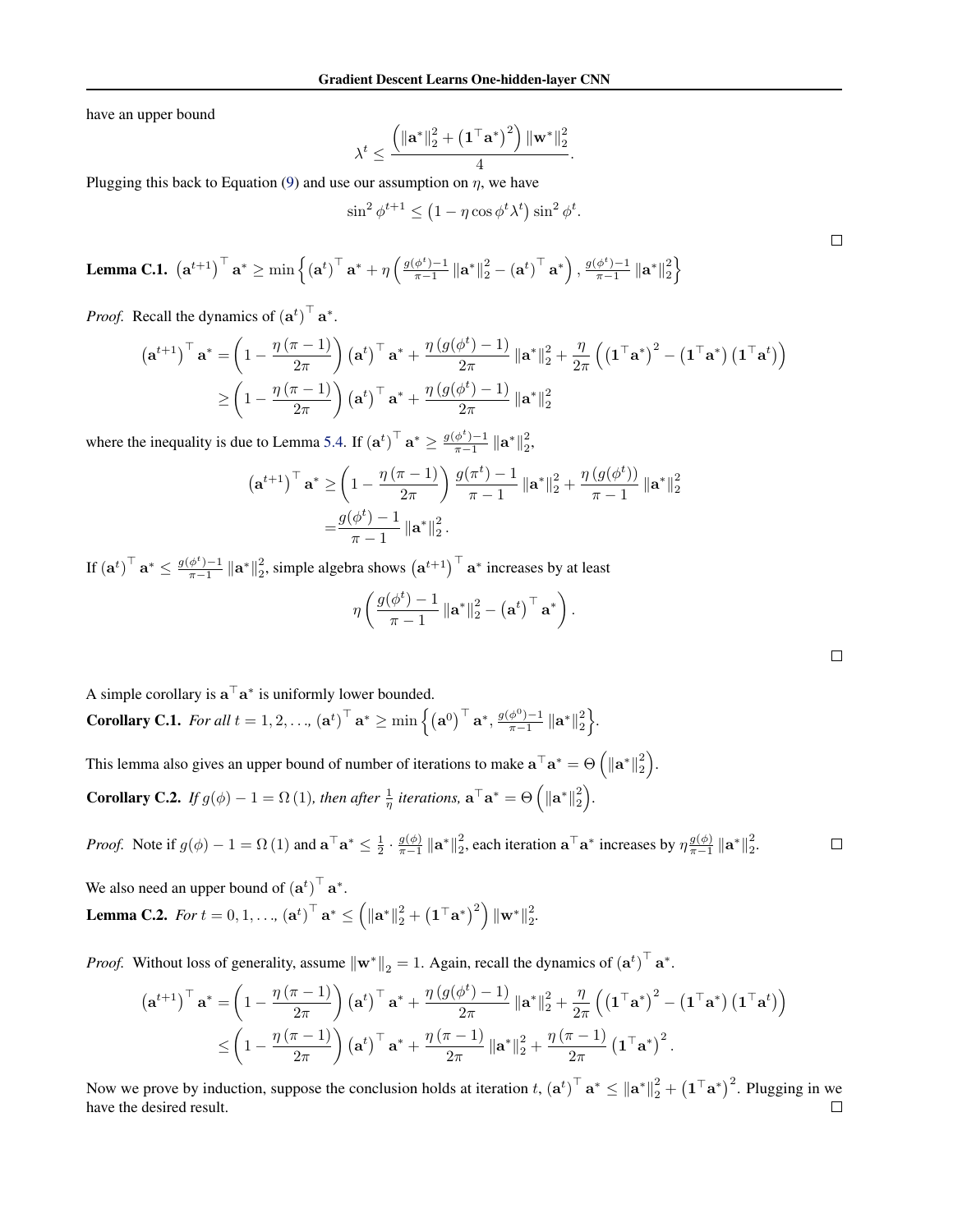#### C.2. Convergence of Phase I

In this section we prove the convergence of Phase I.

*Proof of Convergence of Phase I.* Lemma C.3 implies after  $O\left(\frac{1}{\cos \phi^0 \beta^0}\right)$ ) iterations,  $\cos \phi^t = \Omega(1)$ , which implies  $\frac{g(\phi^t)-1}{\pi-1} = \Omega(1)$ . Using Corollary C.2, we know after  $O\left(\frac{1}{\eta}\right)$ fiterations we have  $(\mathbf{a}^t)^\top \mathbf{a}^* \|\mathbf{w}^*\| = \Omega \left( \|\mathbf{w}^*\|_2^2 \|\mathbf{a}^*\|_2^2 \right)$ .

The main ingredient of the proof of phase I is the follow lemma where we use a joint induction argument to show the convergence of  $\phi^t$  and a uniform upper bound of  $\|\mathbf{v}^t\|_2$ .

**Lemma C.3.** Let 
$$
\beta^0
$$
 =  $\min \left\{ (\mathbf{a}^0)^\top \mathbf{a}^*, (g(\phi^0) - 1) \|\mathbf{a}^*\|_2^2 \right\} \|\mathbf{w}^*\|_2^2$ . If the step size satisfies  $\eta \le \min \left\{ \frac{\beta^* \cos \phi^0}{8(\|\mathbf{a}^*\|_2^2 + (\mathbf{1}^\top \mathbf{a}^*)^2) \|\mathbf{w}^*\|_2^2}, \frac{\cos \phi^0}{(\|\mathbf{a}^*\|_2^2 + (\mathbf{1}^\top \mathbf{a}^*)^2) \|\mathbf{w}^*\|_2^2}, \frac{2\pi}{k + \pi - 1} \right\}$ , we have for  $t = 0, 1, ...$   
 $\sin^2 \phi^t \le \left(1 - \eta \cdot \frac{\cos \phi^0 \beta^0}{8}\right)^t$  and  $\|\mathbf{v}^t\|_2 \le 2$ .

*Proof.* We prove by induction. The initialization ensure when  $t = 0$ , the conclusion is correct. Now we consider the dynamics of  $\|\mathbf{v}^t\|^2_2$ . Note because the gradient of **v** is orthogonal to **v** (Salimans & Kingma, 2016), we have a simple dynamic of  $\|\mathbf{v}^t\|_2^2$ .

$$
\|\mathbf{v}^{t}\|_{2}^{2} = \|\mathbf{v}^{t-1}\|_{2}^{2} + \eta^{2} \left\| \frac{\partial \ell(\mathbf{v}, \mathbf{a})}{\partial \mathbf{v}} \right\|_{2}^{2}
$$
  
\n
$$
= \|\mathbf{v}^{t-1}\|_{2}^{2} + \eta^{2} \left( \frac{(\mathbf{a}^{t})^{\top} \mathbf{a}^{*} (\pi - \phi^{t-1})}{2\pi} \right)^{2} \frac{\sin^{2} \phi^{t} \|\mathbf{w}^{*}\|_{2}^{2}}{\|\mathbf{v}^{t}\|_{2}^{2}}
$$
  
\n
$$
\leq \|\mathbf{v}^{t-1}\|_{2}^{2} + \eta^{2} \left( \|\mathbf{a}^{*}\|_{2}^{2} + (\mathbf{1}^{\top} \mathbf{a}^{*})^{2} \right) \|\mathbf{w}^{*}\|_{2}^{2} \sin^{2} \phi^{t-1}
$$
  
\n
$$
= 1 + \eta^{2} \left( \|\mathbf{a}^{*}\|_{2}^{2} + (\mathbf{1}^{\top} \mathbf{a}^{*})^{2} \right) \|\mathbf{w}^{*}\|_{2}^{2} \sum_{i=1}^{t-1} \sin^{2} \phi^{i}
$$
  
\n
$$
\leq 1 + \eta^{2} \left( \|\mathbf{a}^{*}\|_{2}^{2} + (\mathbf{1}^{\top} \mathbf{a}^{*})^{2} \right) \|\mathbf{w}^{*}\|_{2}^{2} \frac{8}{\eta \cos \phi^{0} \beta^{0}}
$$
  
\n
$$
\leq 2
$$

where the first inequality is by Lemma C.2 and the second inequality we use our induction hypothesis. Recall  $\lambda^t$  $\left\|\mathbf{w}^{*}\right\|_{2}\left(\left(\mathbf{a}^{t}\right)^{\top}\mathbf{a}^{*}\right)\left(\pi-\phi^{t}\right)$  $\frac{a^2}{2\pi \|\mathbf{v}^t\|_2^2}$ . The uniform upper bound of  $\|\mathbf{v}\|_2$  and the fact that  $\phi^t \le \pi/2$  imply a lower bound  $\lambda^t \ge \frac{\beta^0}{8}$ . Plugging in Lemma 5.5, we have

$$
\sin^2 \phi^{t+1} \le \left(1 - \eta \frac{\cos \phi^0 \beta^0}{8}\right) \sin^2 \phi^t \le \left(1 - \eta \frac{\cos \phi^0 \beta^0}{8}\right)^{t+1}.
$$

We finish our joint induction proof.

#### C.3. Analysis of Phase II

In this section we prove the convergence of phase II and necessary auxiliary lemmas.

*Proof of Convergence of Phase II.* At the beginning of Phase II,  $(\mathbf{a}^{T_1})^{\top} \mathbf{a}^* \|\mathbf{w}^*\| = \Omega \left( \|\mathbf{w}^*\|_2^2 \|\mathbf{a}^*\|_2^2 \right)$  and  $g(\phi^{T_1}) - 1 =$  $\Omega(1)$ . Therefore, Lemma C.1 implies for all  $t = T_1, T_1 + 1, \ldots, (\mathbf{a}^t)^\top \mathbf{a}^* \|\mathbf{w}^*\| = \Omega \left( {\|\mathbf{w}^*\|_2^2 \|\mathbf{a}^*\|_2^2} \right)$ . Combining with the fact that  $\|\mathbf{v}\|_2 \le 2$  (c.f. Lemma C.3), we obtain a lower bound  $\lambda_t \ge \Omega\left(\|\mathbf{w}^*\|_2^2 \|\mathbf{a}^*\|_2^2\right)$  We also know that  $\cos \phi^{T_1} = \Omega(1)$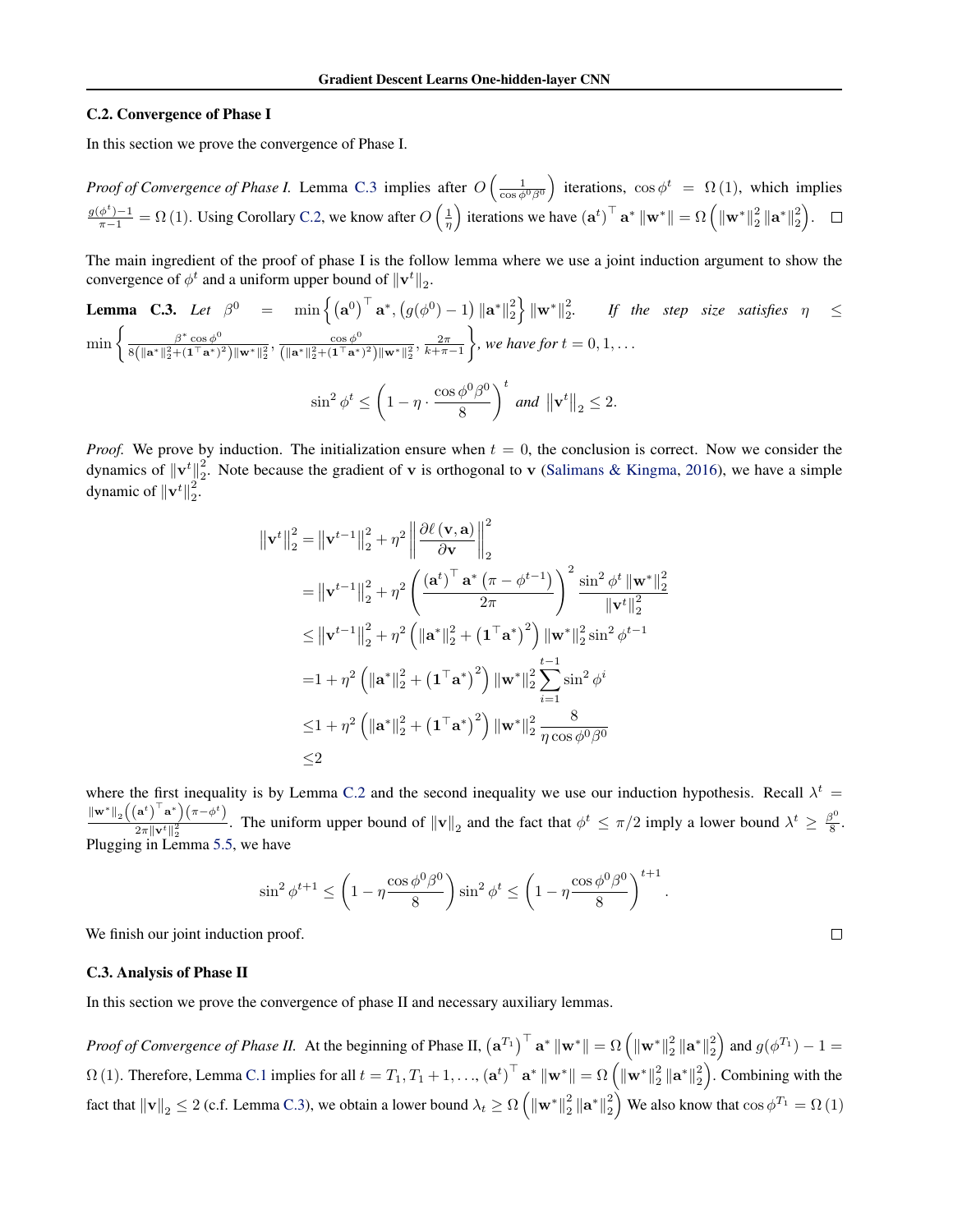and  $\cos \phi^t$  is monotinically increasing (c.f. Lemma 5.2), so for all  $t = T_1, T_1 + 1, \ldots, \cos \phi^t = \Omega(1)$ . Plugging in these two lower bounds into Theorem 5.5, we have

$$
\sin^2 \phi^{t+1} \le \left(1 - \eta C \left\|\mathbf{w}^*\right\|_2^2 \left\|\mathbf{a}^*\right\|_2^2\right) \sin^2 \phi^t.
$$

 $\frac{1}{\eta \|\mathbf{w}^*\|^2_2 \|\mathbf{a}^*\|^2_2} \log\left(\frac{1}{\epsilon}\right)$  iterations, we have  $\sin^2 \phi^t \le \min \left\{ \epsilon^{10}, \left( \epsilon \frac{\|\mathbf{a}^*\|_2}{\|\mathbf{1}^\top \mathbf{a}^*\|} \right)$  $\Big)^{10}$ , for some absolute constant *C*. Thus, after  $O\left(\frac{1}{\sqrt{||\mathbf{w}||^2}}\right)$ which implies  $\pi - g(\phi^t) \leq \min\left\{\epsilon, \epsilon \frac{\|\mathbf{a}^*\|_2}{\|\mathbf{1}^\top \mathbf{a}^*\|}\right\}$ o . Now using Lemma C.4,Lemma C.5 and Lemma C.6, we have after  $\widetilde{O}\left(\frac{1}{nk}\log\left(\frac{1}{\epsilon}\right)\right)$  iterations  $\ell(\mathbf{v}, \mathbf{a}) \leq C_1 \epsilon \|\mathbf{a}^*\|_2^2 \|\mathbf{w}^*\|_2^2$  for some absolute constant  $C_1$ . Rescaling  $\epsilon$  properly we obtain the desired result.  $\Box$ 

### C.3.1. TECHNICAL LEMMAS FOR ANALYZING PHASE II

In this section we provide some technical lemmas for analyzing Phase II. Because of the positive homogeneity property, without loss of generality, we assume  $\|\mathbf{w}^*\|_2 = 1$ .

**Lemma C.4.** If 
$$
\pi - g(\phi^0) \le \epsilon \frac{\|\mathbf{a}^*\|_2}{|\mathbf{1}^\top \mathbf{a}^*|}
$$
, after  $T = O\left(\frac{1}{\eta k} \log \left(\frac{|\mathbf{1}^\top \mathbf{a}^* - \mathbf{1}^\top \mathbf{a}^0|}{\epsilon \|\mathbf{a}^*\|_2}\right)\right)$  iterations,  $|\mathbf{1}^\top \mathbf{a}^* - \mathbf{1}^\top \mathbf{a}^T| \le 2\epsilon \|\mathbf{a}^*\|_2$ .

*Proof.* Recall the dynamics of  $\mathbf{1}^\top \mathbf{a}^t$ .

$$
\mathbf{1}^{\top} \mathbf{a}^{t+1} = \left(1 - \frac{\eta \left(k + \pi - 1\right)}{2\pi}\right) \mathbf{1}^{\top} \mathbf{a}^{t} + \frac{\eta \left(k + g(\phi^{t}) - 1\right)}{2\pi} \mathbf{1}^{\top} \mathbf{a}^{*}
$$

$$
= \left(1 - \frac{\eta \left(k + \pi - 1\right)}{2\pi}\right) \mathbf{1}^{\top} \mathbf{a}^{t} + \frac{\eta \left(k + g(\phi^{t}) - 1\right)}{2\pi} \mathbf{1}^{\top} \mathbf{a}^{*}.
$$

Assume  $\mathbf{1}^\top \mathbf{a}^* > 0$  (the other case is similar). By Lemma 5.4 we know  $\mathbf{1}^\top \mathbf{a}^t < \mathbf{1}^\top \mathbf{a}^*$  for all *t*. Consider

$$
\mathbf{1}^\top \mathbf{a}^* - \mathbf{1}^\top \mathbf{a}^{t+1} = \left(1 - \frac{\eta \left(k + \pi - 1\right)}{2\pi}\right) \left(\mathbf{1}^\top \mathbf{a}^* - \mathbf{1}^\top \mathbf{a}^*\right) + \frac{\eta \left(\pi - g(\phi^t)\right)}{2\pi} \mathbf{1}^\top \mathbf{a}^*.
$$

Therefore we have

$$
\mathbf{1}^\top \mathbf{a}^* - \mathbf{1}^\top \mathbf{a}^{t+1} - \frac{(\pi - g(\phi^t)) \mathbf{1}^\top \mathbf{a}^*}{k + \pi - 1} = \left(1 - \frac{\eta \left(k + \pi - 1\right)}{2\pi}\right) \left(\mathbf{1}^\top \mathbf{a}^* - \mathbf{1}^\top \mathbf{a}^* - \frac{(\pi - g(\phi^t)) \mathbf{1}^\top \mathbf{a}^*}{k + \pi - 1}\right).
$$

After *T* = *O*  $\left(\frac{1}{nk}\log\left(\frac{\left|\mathbf{1}^\top\mathbf{a}^*-\mathbf{1}^\top\mathbf{a}^0\right|}{\epsilon\|\mathbf{a}^*\|_2}\right)\right)$  iterations, we have  $\mathbf{1}^\top\mathbf{a}^*-\mathbf{1}^\top\mathbf{a}^t-\frac{(\pi-g(\phi^t))\mathbf{1}^\top\mathbf{a}^*}{k+\pi-1}\leq \epsilon \|\mathbf{a}^*\|_2$ , which  $\text{implies} \mathbf{1}^\top \mathbf{a}^* - \mathbf{1}^\top \mathbf{a}^t \leq 2\epsilon \left\| \mathbf{a}^* \right\|_2.$ 

**Lemma C.5.** If  $\pi - g(\phi^0) \le \epsilon \frac{\|\mathbf{a}^*\|_2}{|\mathbf{1}^\top \mathbf{a}^*|}$  and  $|\mathbf{1}^\top \mathbf{a}^* - \mathbf{1}^\top \mathbf{a}^0| \le \frac{\epsilon}{k} ||\mathbf{a}^*||_2$ , then after  $T = O$  $\left(\frac{1}{\eta}\log\left(\frac{\|\mathbf{a}^*-\mathbf{a}^0\|_2}{\epsilon\|\mathbf{a}^*\|_2}\right)\right)$  iterations,  $\left\|\mathbf{a}^* - \mathbf{a}^0\right\|_2 \leq C\epsilon \left\|\mathbf{a}^*\right\|_2$  *for some absolute constant C.* 

*Proof.* We first consider the inner product

$$
\langle \frac{\partial \ell(\mathbf{v}^t, \mathbf{a}^t)}{\mathbf{a}^t}, \mathbf{a}^t - \mathbf{a}^* \rangle
$$
  
=  $\frac{\pi - 1}{2\pi} ||\mathbf{a}^t - \mathbf{a}^*||_2^2 - \frac{g(\phi^t) - \pi}{2\pi} (\mathbf{a}^*)^\top (\mathbf{a}^t - \mathbf{a}^*) + (\mathbf{a}^t - \mathbf{a}^*) \mathbf{1} \mathbf{1}^\top (\mathbf{a}^\top - \mathbf{a}^*)$   
 $\ge \frac{\pi - 1}{2\pi} ||\mathbf{a}^t - \mathbf{a}^*||_2^2 - \frac{g(\phi^t) - \pi}{2\pi} ||\mathbf{a}^*||_2 ||\mathbf{a}^t - \mathbf{a}^*||_2.$